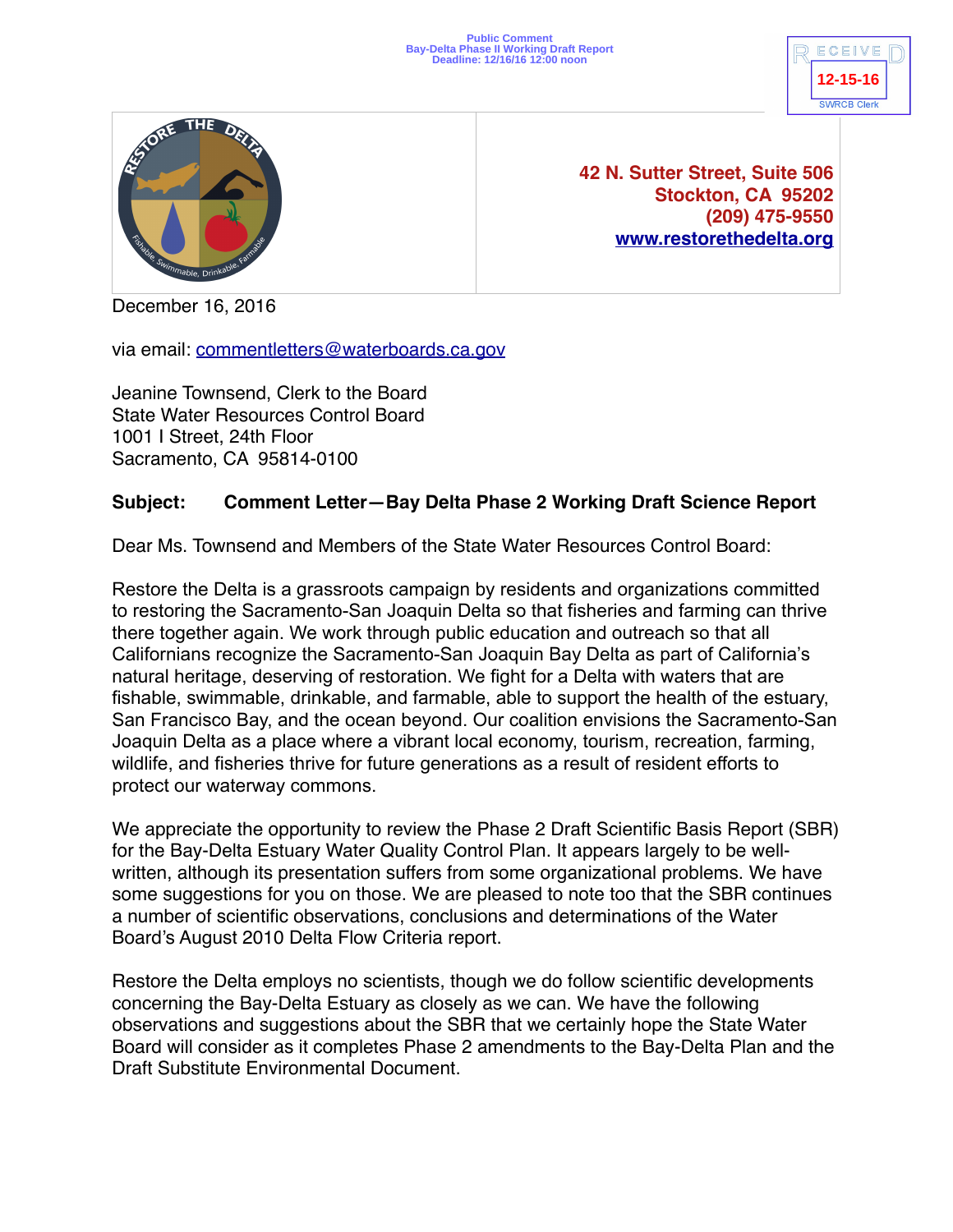## **Observations and Suggestions**

- <span id="page-1-3"></span>1) We appreciate the Board's acknowledgment that the Bay-Delta ecosystem is in a stateof crisis.<sup>[1](#page-1-0)</sup> This acknowledgement is found in the Delta Reform Act as well, and we appreciate that the Board's SBR appears to accept this premise in fact as well as in law since it makes clear the urgency of the Board's tasks ahead.
- 2) The SBR adds that "A significant and compelling amount of scientific information indicates that restoration of natural flow functions are needed now to halt and reverse the species decline…" Such functional flows could be integrated, the Board hopes, with physical habitat improvements that together will create habitat conditions conducive to population abundance improvements. While we recognize that the SBR is not a policy or goal-setting document, this focus on "functional flows" does not persuade us yet to represent a recipe for recovery of population abundance to levels where they species may be removed from the Endangered Species Act lists. In addition, recovery goals were set separately for migratory salmon runs in the Central Valley Project Improvement Act of 1992, and in the Fish andGame Code.<sup>[2](#page-1-1)</sup> We suggest that the next draft of the SBR should apply best available scientific statistical models to estimate from in-stream flow methods how close the proposed Bay-Delta Plan could come to meeting these salmon recovery goals.
- <span id="page-1-4"></span>3) A serious omission thus far from the SBR is the lack of a scientific method or basis for how the Board will go about balancing the public trust flows the Board identified in August 2010 with the needs of other types of water users. At this stage, then, we regard the SBR as very much an early draft in need of additional work in this area. In particular, the Water Board should incorporate into the scope of the SBR a benefit-cost analysis study that addresses the relative benefits of water to the Delta's regional economy and of that economy's use of water.[3](#page-1-2)
- <span id="page-1-5"></span>4) The SBR appropriately identifies the many stressors long studied in the Bay-Delta estuary. The SBR goes on to state that referring to stressors as involving "non-flow actions" "fails to capture both how inadequate flows have contributed to the

<span id="page-1-0"></span><sup>&</sup>lt;sup>[1](#page-1-3)</sup> State Water Resources Control Board, Draft Phase 2 Scientific Basis Report, October 2016, p. 1-3. "It is widely recognized that the Bay-Delta ecosystem is in a state of crisis….In the early 2000s, scientists noted a steep and lasting decline in population abundance of several native estuarine fish species that has continued and worsened during the recent drought. Likewise, Central Valley salmon and steelhead have not recovered, and natural production of all runs remains near all-time lows."

<span id="page-1-1"></span><sup>&</sup>lt;sup>[2](#page-1-4)</sup> State and federal fish doubling goals are found in California Fish and Game Code Section 6902(a); and Central Valley Project Improvement Act of 1992, Section 3406(b)(1).

<span id="page-1-2"></span><sup>&</sup>lt;sup>3</sup>A fine survey of principles and methods of benefit-cost estimation in the service of public trust balancing, with relevance to the Bay-Delta estuary, is provided by ECONorthwest, *Bay-Delta Water: Economics of Choice*[, January 2013. Online 29 November 2016 at https://c-win.org/bay-delta-water-economics-of](https://c-win.org/bay-delta-water-economics-of-choice-2013/)choice-2013/.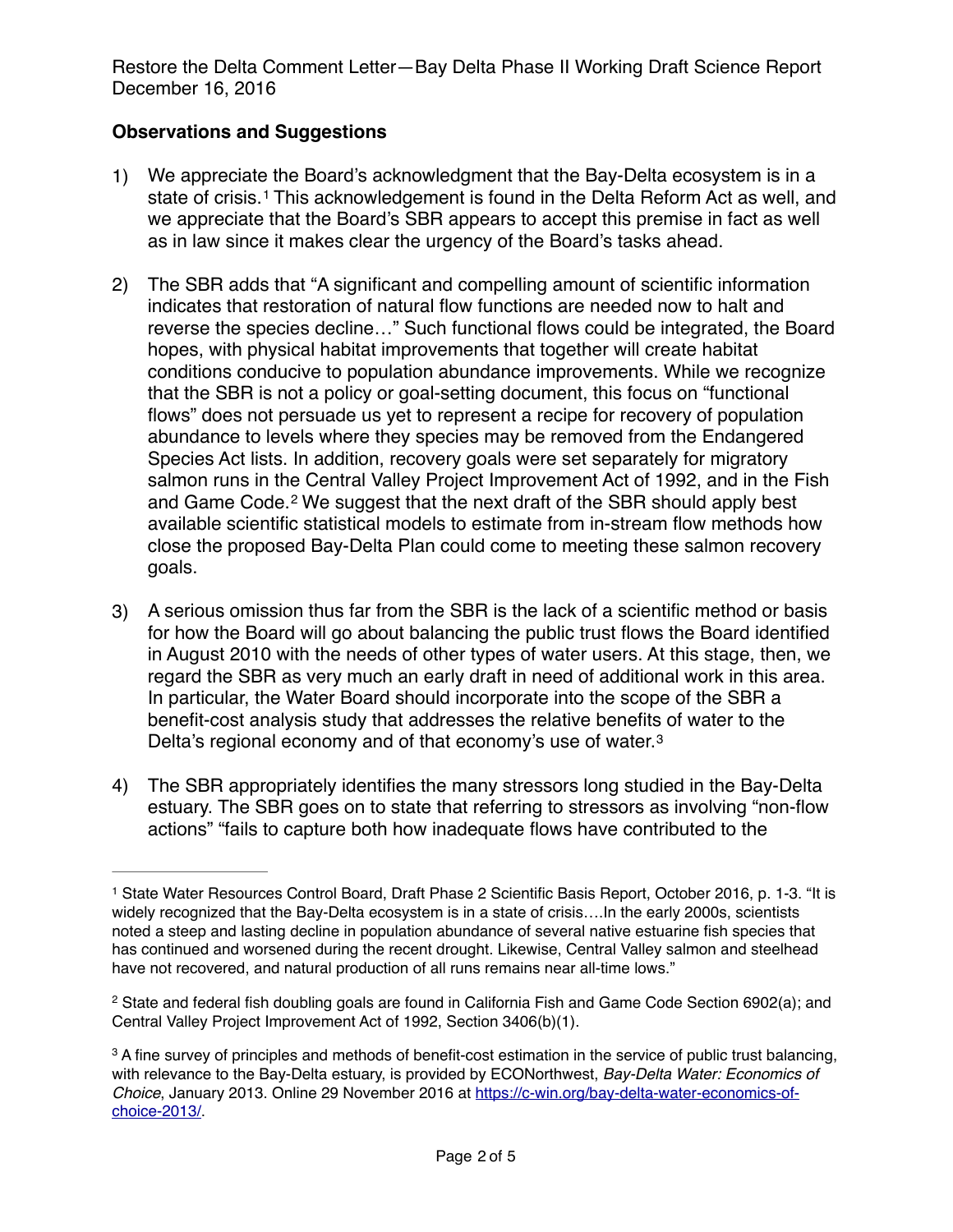pervasiveness and severity of other stressors and the need for adequate flows to successfully implement many 'non-flow' measures." This strikes us as an eminently reasonable entry point for a discussion of the scientific basis for identifying flows that would be needed to improve stressor-related conditions to target level (not unlike trying to answer the question of "what flows do fish need?"). What flows are needed to control and manage nonnative invasive clams? And for controlling subsurface aquatic vegetation, or minimizing partition of dissolved selenium from the water column? What flows are needed to prevent harmful algal blooms in the Delta and what role might the Delta Cross Channel play in helping to control them? At present, Chapter 4 does not provide such discussions for any of the stressors it describes.

This would help make the problem of nonnative and invasive invertebrate species like *Corbula* and *Corbicula* more susceptible to active, even adaptive, management*.* It would be useful to see where flows that might control these latter two species might overlap with flows that might benefit native fish species like Delta smelt and Chinook salmon runs.

In relation to this, the SBR should have paragraphs at the conclusion of each stressor discussion that states precisely, if conceptually at first, what the role of flow is now in creating the stressor condition and what the role of flow could be to establish a target metric for a new and hopefully reduced stressor condition. At present, Chapter 4 is less than transparent about the Board's scientific analysis of the relationship between flow and stressors, and such a discussion for each would go a long way to clarify that position among both scientists and the lay public.

- 5) We would hope this would lead the Board to develop tables showing schedules of flow needed to address various stressors, from pesticides and sediments and turbidity to selenium, ammonia/ammonium, nonnative invasive plants cyanobacteria, temperature, and dissolved oxygen problems at different times of year. Ideally, such tables would be similar or modeled on those summarized in Tables 3.13-1 through 3.13-4 in Chapter 3. A goal for the SBR's next draft should be to develop comparable tables that show areas of potential overlap between flows that benefit fish and flows that alleviate or reduce stressors in the Bay-Delta Estuary, with both related to percent-of-unimpaired flow scenarios.
- 6) More unformed right now in the SBR is the role of adaptive management, not just of hydrology information but of fish and stressor information needs. How will adaptive management articulate with real-time flow management without becoming trial-anderror treatment of flow and other resources, including water supply and fish abundance? What does the Board consider to be the scope of adaptive management? Will it apply solely to endangered species concerns, or will public health and environmental justice risk issues also be considered in the scope of adaptive management?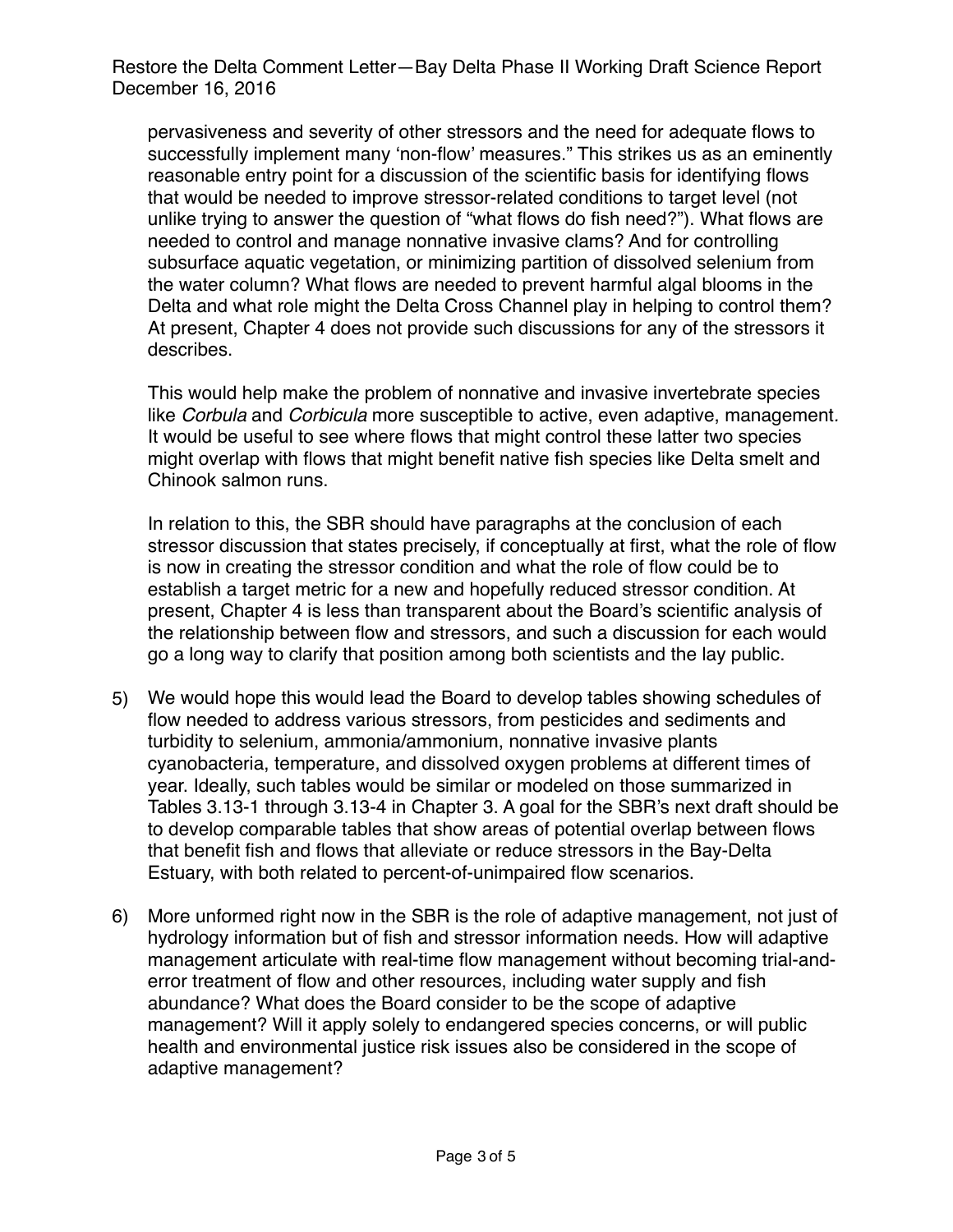- 7) We applaud the fact that the State Water Board appears to have finally done an evaluation of its D-1641 and 2006 Bay-Delta Plan flow objectives, at least for the Sacramento side of the Bay-Delta Plan area. Chapter 5 presents a rigorous comparison of minimum required Delta outflow (MRDO) with various percent-ofunimpaired-flow scenarios, which readily show that in July through October the estuary is operated primarily to meet MRDO and not for the estuary's ecosystems. (See Figure 5.3-3.)
- 8) In sum, it appears to us that the Phase 2 SBR is farther along in constructing the justification and methodological basis for new in-stream flow objectives for the Sacramento River and its major tributaries than is the comparable study from 2012 on the San Joaquin River side (Phase 1). An important piece in the Phase 2 SBR is the identification of flows fish need and relating those flows on a functional and seasonal basis to potential scenarios where percent-of-unimpaired flows may be applied to protect fish and other ecosystem habitat values in the long run. We understand from reviewing this first draft SBR that the Board still has work to complete relating these functional flows to more real-time hydrologic conditions such as uncontrolled flows, flooding, and return flows. More work, as we have noted above, needs to be done to show what flows are needed to more effectively manage key stressors in the Bay-Delta Estuary. And we remain concerned that public trust balancing analysis by the State Water Board remains inchoate and invisible to the public, opting instead for an implicit balancing based on status quo flow and export assumptions, rather than subjected to rigorous economic reasoning informed by public input on public trust matters.

Finally, for the organization of the report, we suggest that you provide a short opening discussion in the executive summary that briefly addresses the Board's research agenda for the SBR, how far the current draft SBR goes in fulfilling that agenda, and what the next steps in the research are. A reader must wait until near the end of Chapter 5 of the current draft to get a sense of what steps remain in the Board's efforts to provide a sturdy scientific basis for its policy development in the Bay-Delta Plan, and even then it is found only by a careful reading of the chapter. Identifying research agenda progress with a separate subheading would be helpful to readers.

Thank you for the opportunity to comment on the Phase 2 Scientific Basis Report for the Bay-Delta Plan. We hope you and your staff find these comments useful.

Strasha

Tim Stroshane

Derigan Panilla

Policy Analyst Barbara Barrigan-Parrilla<br>Policy Analyst Barbara Barrigan-Parrilla Executive Director